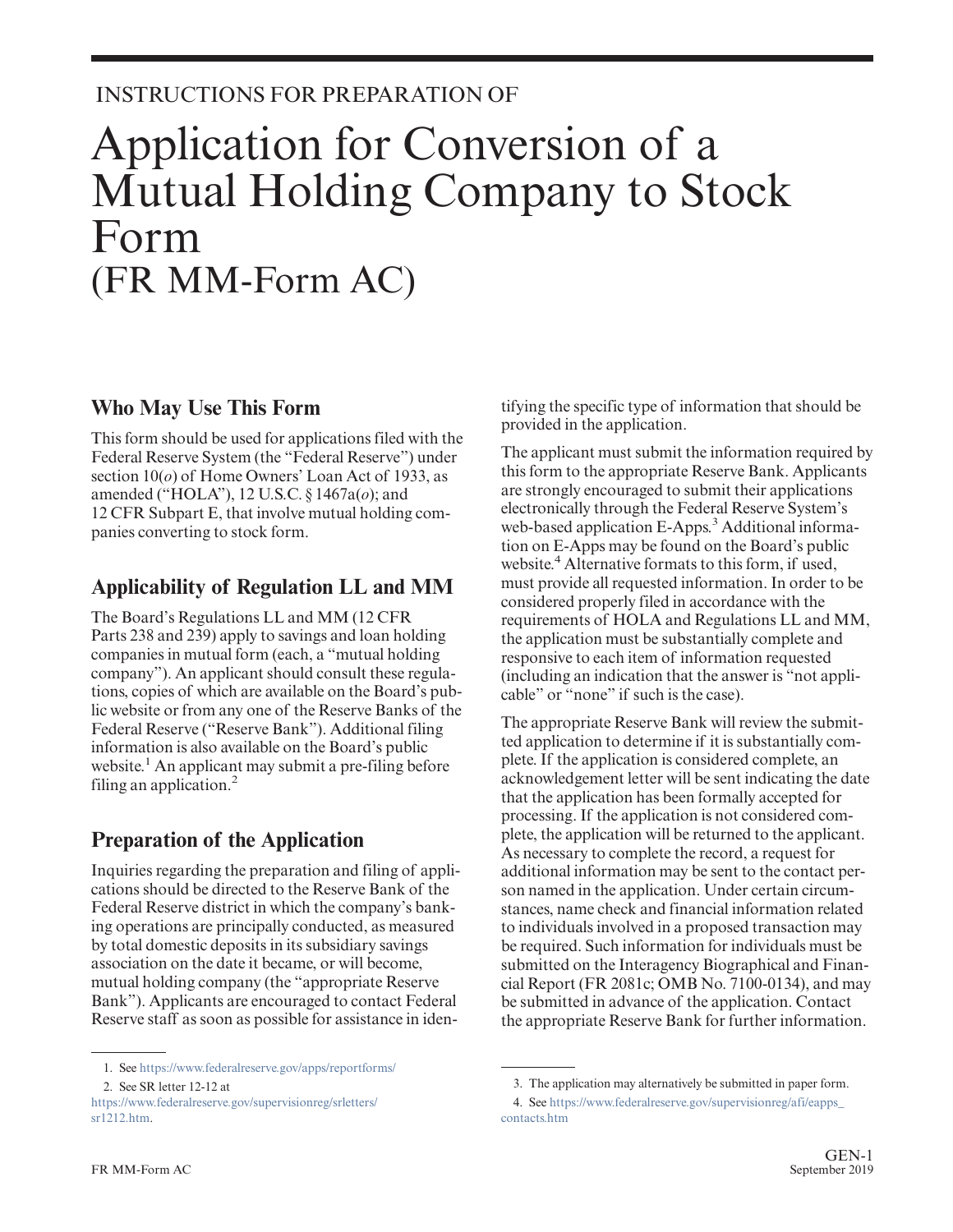If any information initially furnished in the application changes significantly during processing of the application, these changes must be communicated promptly to the appropriate Reserve Bank.

### **Publication Requirement**

The applicant must publish a notice in a newspaper of general circulation in the community(ies) in which the head offices of the applicant and its subsidiary savings association. The newspaper notice should provide opportunity for the public to submit written comments on the proposal for at least 30 calendar days after the date of publication, and must be published no more than 15 calendar days before and no later than 7 calendar days after the date that the application is filed with the appropriate Reserve Bank. The Board will publish notice of the proposal in the *Federal Register* upon receipt of the application. On written request by the applicant, the notice in the *Federal Register* may be published up to no more than 15 calendar days before the application is filed.

The applicant should contact the appropriate Reserve Bank or visit the Board's public website for the recommended publication format. A copy of the newspaper notice publication must be provided to the appropriate Reserve Bank, as required by Section 262.3(b) of the Board's Rules of Procedure (12 CFR 262.3(b)).

The following is a sample notice:

Notice of Application for *(Mutual Holding Company to Convert from Mutual to Stock Form)*

*(Name of mutual holding company and location of head offıce)*, the parent company of *(name of savings association and location of head office)* [intends to apply/ has applied] to the Board of Governors of the Federal Reserve System (Board) to *(convert from mutual to stock form).* Pursuant to the Plan of Conversion, which has been adopted by a vote of at least two-thirds of the directors of *(name of mutual holding company),* [provide brief description of the steps that would be taken in the conversion. For example: *(name of midtier holding company)*, which is currently in the mutual holding company form, will reorganize to a fully public stock holding company.] Simultaneously, *(mutual holding company)* will sell its majority ownership in *(name of mid-tier holding company)* in a "second-step"

stock offering. The Board considers a number of factors in deciding whether to approve the application, including the record of performance of savings associations we own in helping to meet the convenience and needs of the their communities.

You are invited to submit comments in writing on this application to the Federal Reserve Bank of *(appropriate Reserve Bank and address or email address of Reserve Bank).* The comment period will not end before *(date must be no less than 30 days from the date of publication of the application)* and may be somewhat longer. The Board's procedures for processing applications may be found at 12 CFR Part 262. Procedures for processing protested applications may be found at 12 CFR 262.25. To obtain a copy of the Board's procedures, or if you need more information about how to submit your comments on the application, contact *(name of Reserve Bank contact and telephone number).* The Board will consider your comments and any request for a public meeting or formal hearing on the application if they are received in writing by the Reserve Bank on or before the last day of the comment period.

## **Confidentiality**

Under the provisions of the Freedom of Information Act (the "FOIA" $-5$  U.S.C. § 552), the application is a public document and available to the public upon request. Once submitted, an application becomes a record of the Board and may be requested by any member of the public. Board records generally must be disclosed unless they are determined to fall, in whole or in part, within the scope of one or more of the FOIA exemptions from disclosure. See 5 U.S.C. § 552(b)(l)-(9).

The exempt categories include (but are not limited to) "trade secrets and commercial or financial information obtained from a person and privileged or confidential" (exemption 4), and information that, if disclosed, "would constitute a clearly unwarranted invasion of personal privacy" (exemption 6). An applicant may request confidential treatment for any information, submitted in or in connection with the application, that the applicant believes is exempt from disclosure under the FOIA. For example, if the applicant is of the opinion that disclosure of commercial or financial information would likely result in substantial harm to its competitive position or that of its subsidiaries, or that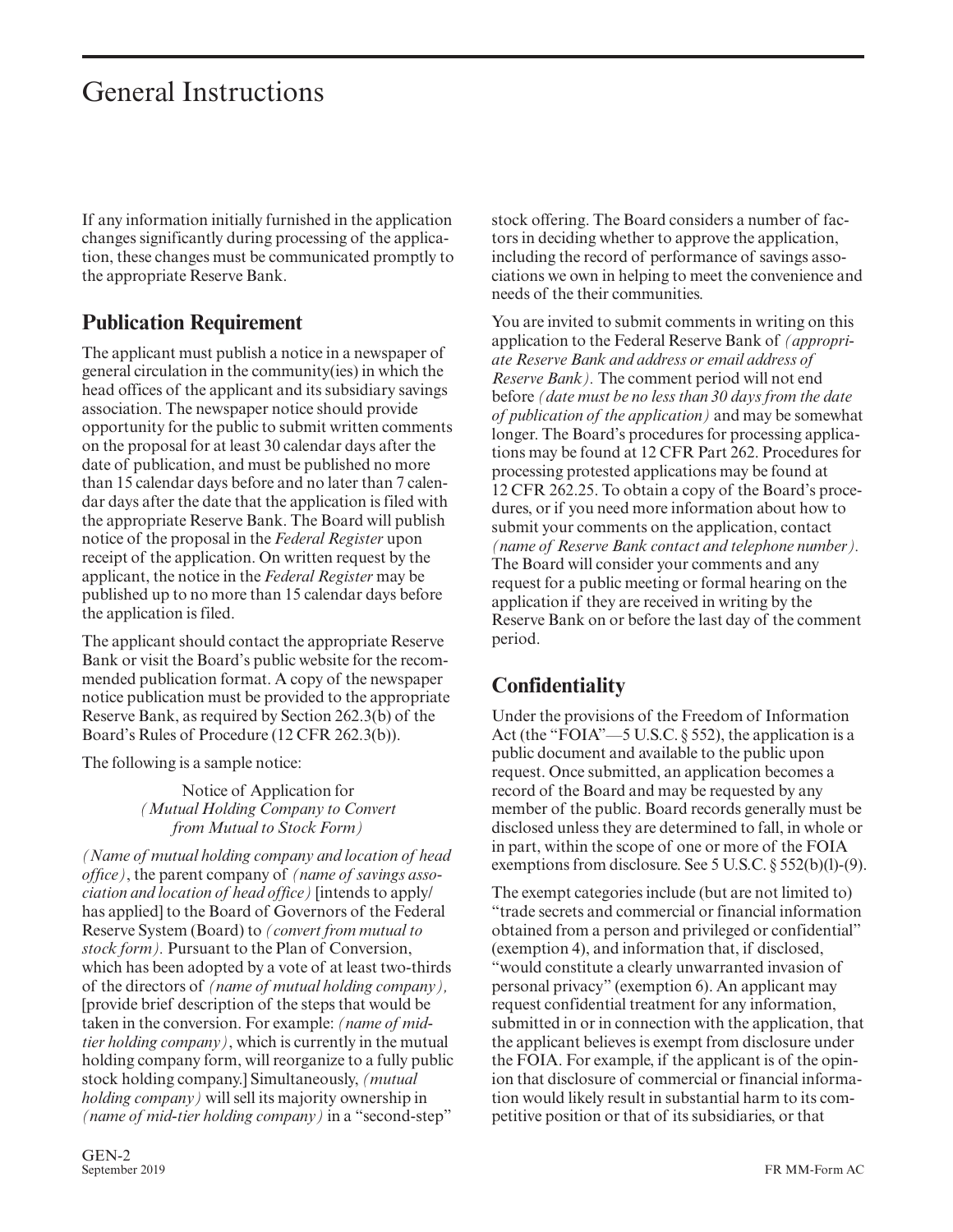disclosure of information of a personal nature would result in a clearly unwarranted invasion of personal privacy, confidential treatment of such information may be requested.

Any request for confidential treatment must be submitted in writing concurrently with the filing of the application (or subsequent related submissions), and must discuss in detail the justification for confidential treatment. Such justification must be provided for each portion of the application (or related submissions) for which confidential treatment is requested. Applicant's reasons for requesting confidentiality must specifically describe the harm that would result from public release of the information. A statement simply indicating that the information would result in competitive harm or that it is personal in nature is not sufficient. (A claim that disclosure would violate the law or policy of a foreign country is not, in and of itself, sufficient to exempt information from disclosure. The applicant must demonstrate that disclosure would fall within the scope of one or more of the FOIA exemptions from disclosure.) The applicant must follow the steps outlined immediately below, and certify in the application (or related submissions) that these steps have been followed.

Information for which confidential treatment is requested should be: (1) specifically identified in the public portion of the application (by reference to the confidential section); (2) separately bound; and (3) labeled "CONFIDENTIAL."

With respect to applications that include information regarding an individual or individuals associated with the proposed transaction, the Board expects the applicant to certify that it has obtained the consent of the individual(s) to public release of such information prior to its submission to the Board or, in the absence of such consent, to submit (or ensure that the individual(s) submit(s)) a timely request for confidential treatment of the information in accordance with these instructions. Information submitted directly by an individual or individuals will become part of the relevant application record, and, accordingly, will be a Board record subject to being requested by any member of the public under FOIA.

The Federal Reserve will determine whether information submitted as confidential will be so treated and will advise the applicant of any decision to make available to the public information labeled "CONFIDEN-

TIAL." However, it shall be understood that, without prior notice to the applicant, the Board may disclose or comment on any of the contents of the application in an Order or Statement issued by the Board in connection with its decision on the application. The Board's staff normally will notify the applicant in the course of the review process that such information may need to be disclosed in connection with the Board's action on the application.

For further information on the procedures for requesting confidential treatment and the Board's procedures for addressing such requests, consult the Board's Rules Regarding Availability of Information, 12 CFR Part 261, including 12 CFR 261.15, which governs requests for confidential treatment.

### **Supporting Information**

The Federal Reserve specifically reserves the right to require the filing of additional statements and information. The questions in the application are not intended to limit an applicant's presentation. An applicant bears the full burden for presenting and documenting a case that meets the statutory criteria for approval. Supporting information for may accompany the application, even if this information is not required under the applicable law, rule, or reporting form.

# **Compliance**

The applicant is expected to comply with all commitments made in connection with the application, and the Board may condition approval of the application on the applicant's compliance with any commitments. The applicant should immediately contact the appropriate Reserve Bank if there is any change in compliance with such commitments or any change with respect to the representations made in the application.

### Requested Information

#### **Sequence, Timing, and Structure of the Proposed Conversion**

(1) Provide the expected chronological order of events related to the proposed conversion beginning with the filing of this application through consummation of the proposed conversion.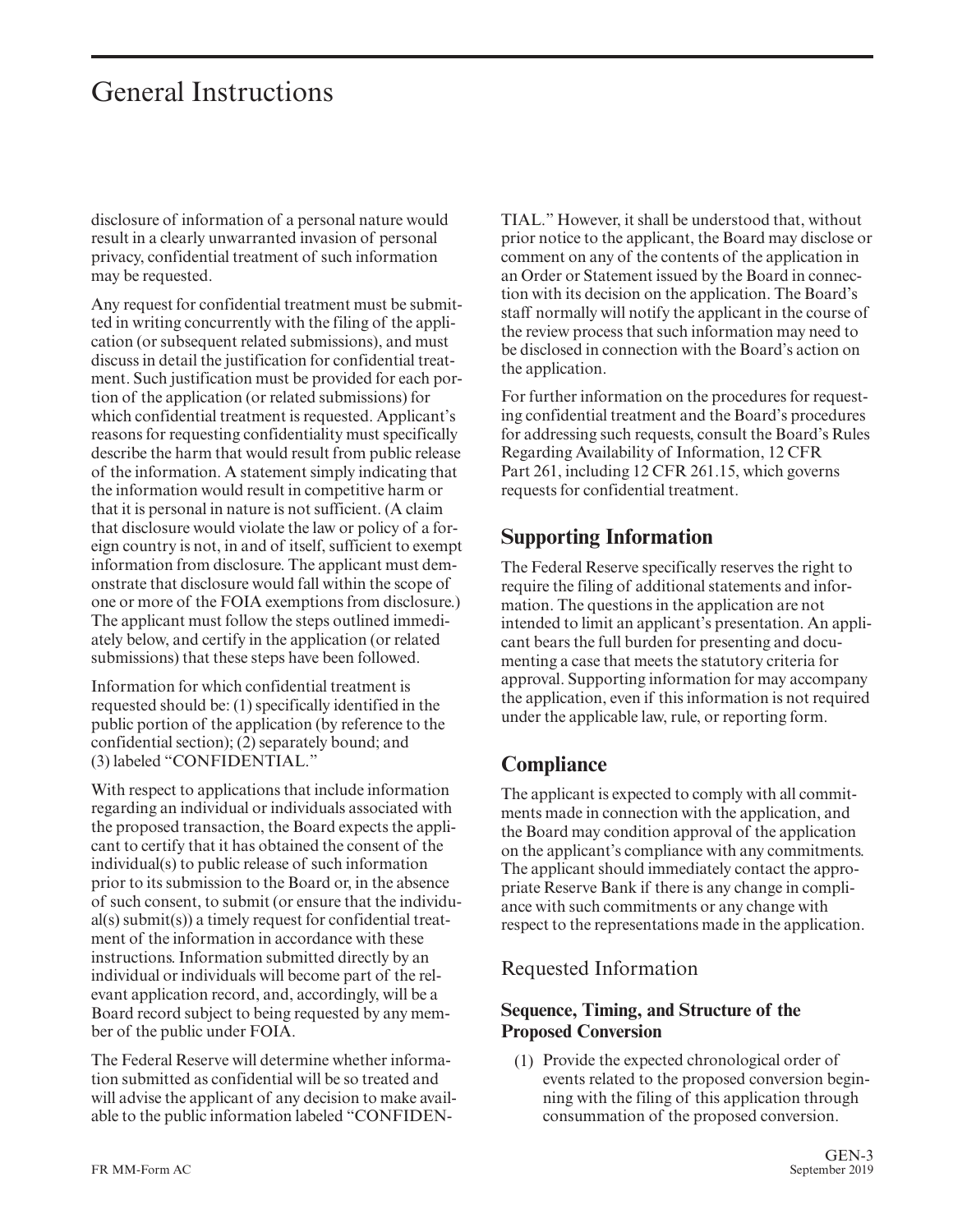Indicate the proposed timing of all aspects of the subscription offering, as defined in 12 CFR 239.52(n). If a selling agent will assist in the community offering, or if an underwriter will offer shares in the public offering, indicate the proposed timing of all aspects of the community offering and public offering.

- (2) Indicate whether the mutual holding company has held a meeting of its members to vote on the plan of conversion and, if so, the date of the vote and the results, including (i) the total votes eligible to be cast, (ii) the total votes represented in person or by proxy, (iii) the total votes cast in favor of and against each matter, and (iv) the percentage of votes necessary to approve each matter. If the meeting of members has not taken place, indicate the date on which the meeting is scheduled and, when available, provide the results of the vote. In addition, provide the opinions of counsel as required by 12 CFR 239.56(d).
- (3) If the date for determining eligible account holders, as defined in 12 CFR 239.52(c), in the plan of conversion is more than one year before the board of directors of the Applicant adopted the plan of conversion, state why the earlier date was selected
- (4) Provide a list of all regulatory approvals and filings required for the proposed conversion, and the expected timing of required approvals by other regulatory authorities.
- (5) Confirm that the proposed conversion complies with the Board's Regulation MM, 12 CFR Part 239 or, if not, identify and describe in detail any proposed deviations from the regulation (including citations). Provide in response to this item or separately (in writing) any request for a waiver of any provision of Regulation MM that complies with 12 CFR 239.50(c). The Board's approval of an application that does not include a request in writing for a waiver of an applicable requirement of Regulation MM shall not constitute a waiver of any provision for which the Applicant does not comply.

#### **Financial and Managerial Information**

(6) Pro Forma Balance Sheet

- a. For an Applicant that would not be subject to consolidated capital standards following consummation of the proposed conversion,<sup>5</sup> provide a pro forma parent company balance sheet as of the end of the most recent quarter, showing separately each principal group of assets, liabilities, and capital accounts; and debit and credit adjustments (explained by detailed footnotes) reflecting the proposed conversion. The pro forma balance sheet must reflect the adjustments required under business combination and fair value accounting standards.
- b. For an Applicant that would be subject to consolidated capital standards following consummation of the proposed conversion, provide: parent company-only and consolidated balance sheets as of the end of the most recent quarter, showing separately each principal group of assets, liabilities, and capital accounts; debit and credit adjustments (explained by detailed footnotes) reflecting the proposed conversion; and the resulting pro forma balance sheets.

The financial information provided in response to 6(a) or 6(b) above must be prepared in accordance with generally accepted accounting principles ("GAAP"), and be in sufficient detail to reflect any:<sup>6</sup>

- Common equity and preferred stock;
- Other qualifying capital;
- Long- and short-term debt;
- Goodwill and all other types of intangible assets; and
- Material changes between the date of the balance sheet and the date of the application (explained by footnotes).

<sup>5.</sup> This type of applicant includes, for example, a company that on a pro forma basis would be subject to the Board's Small Bank Holding Company and Savings and Loan Holding Company Policy Statement. See 12 CFR 238.9; Appendix C to Part 225.

<sup>6.</sup> Pursuant to 12 USC  $\S 5371(c)(3)(A)$ , mutual insurance companies that are persons regulated by a state insurance regulator that engage in the business of insurance and that file financial statements with a State insurance regulator or the National Association of Insurance Commissioners utilizing only Statutory Accounting Principles in accordance with State law, shall not be required by the Board to prepare such financial statements in accordance with Generally Accepted Accounting Principles.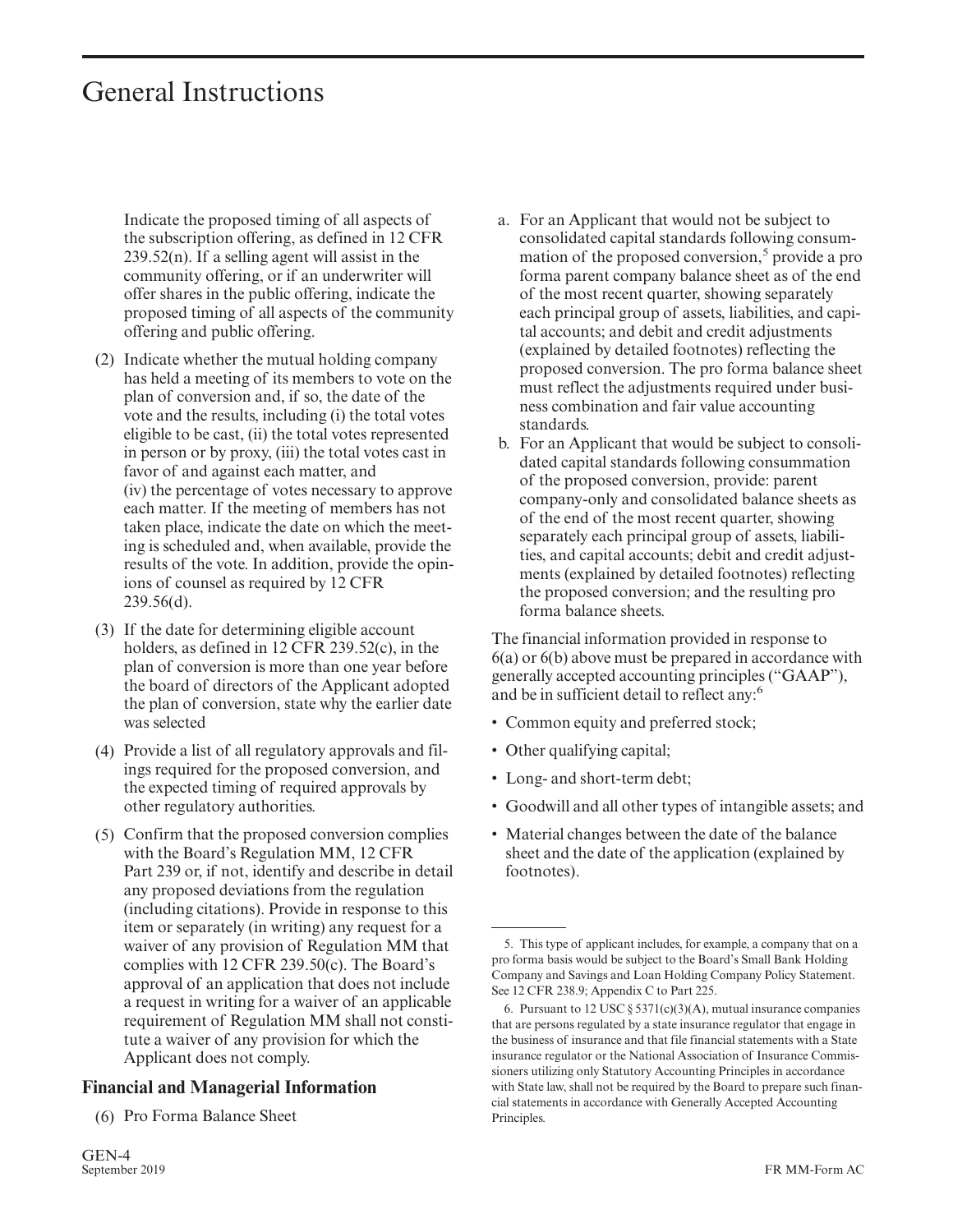#### (7) Capital

For an Applicant that would be subject to consolidated capital requirements under Regulation Q (12 CFR Part 217) following consummation of the proposed conversion, provide a breakdown of the organization's pro forma riskweighted assets as of the end of the most recent quarter, showing each principal group of on and off-balance sheet assets and the relevant riskweight. Also, identify the pro forma components of common equity tier 1, additional tier 1 and tier 2 capital, pursuant to the capital adequacy requirements of Regulation Q as of the end of the most recent quarter, and provide calculations of applicant's pro forma common equity tier 1 capital, tier 1 capital, total capital, and leverage ratios, pursuant to the capital adequacy regulations. If applicable, also provide the Applicant's pro forma supplementary leverage ratio, pursuant to the capital adequacy regulations.

(8) Management

List any changes in management or other principal relationships related to the proposed conversion. For each proposed new management official or principal provide:

- a. Name, address, and title or position with Applicant;
- b. Number and percentage of shares of the Applicant to be purchased by each individual;
- c. Principal occupation if other than with the Applicant; and
- d. Percentage of direct or indirect ownership held in the other depository institution or depository institution holding company if such ownership represents 10 percent of more of any class of shares.

Interagency Biographical and Financial Reports ("IBFRs") are required for certain individuals. Consult with the appropriate Reserve Bank for guidance on who must provide an IBFR. See SR 15-8, Name Check Process for Domestic and International Applications, for more details.

#### **Expenses; Indemnification**

- (9) Provide a detailed listing of expenses associated with the proposed conversion, including (but not limited to) legal fees, escrow fees, underwriting fees, valuation (appraisal) fees, transfer agent fees, auditing and accounting expenses.
- (10) If the Applicant will insure or indemnify any underwriter, appraiser, lawyer, accountant, other expert, or director or officer against any liability which he or she may incur in his or her capacity under any charter provisions, bylaw provisions, contract, arrangement, statute, or regulation, state the general effect of the charter provision, bylaw provisions, contract, arrangement, or regulation.

#### **Exhibits**

Provide the following exhibits as attachments to this form.

Exhibit 1. *Notice to Members*

Provide evidence that you have notified your members as required by 12 CFR 239.54(c)(1). Such notification may contain the information specified in 12 CFR 239.54(c)(2).

#### Exhibit 2. *Plan of Conversion*

Provide the complete written plan that your board of directors adopted for the conversion to stock form that meets the requirements of 12 CFR 239.54.

#### Exhibit 3. *Business Plan*

Provide a copy of the Applicant's proposed business plan, submitted as a separately bound, confidential exhibit, that contains the information specified in 12 CFR 239.53(b). Provide the related certifications as required 12 CFR 239.53(c)(2).

#### Exhibit 4. *Resolution(s) of Board of Directors*

Provide a certified copy or copies of your board of directors' resolution or resolutions relating to the proposed conversion, as set out in 12 CFR Part 239, including: (1) adopting the plan of conversion; and (2) authorizing this application.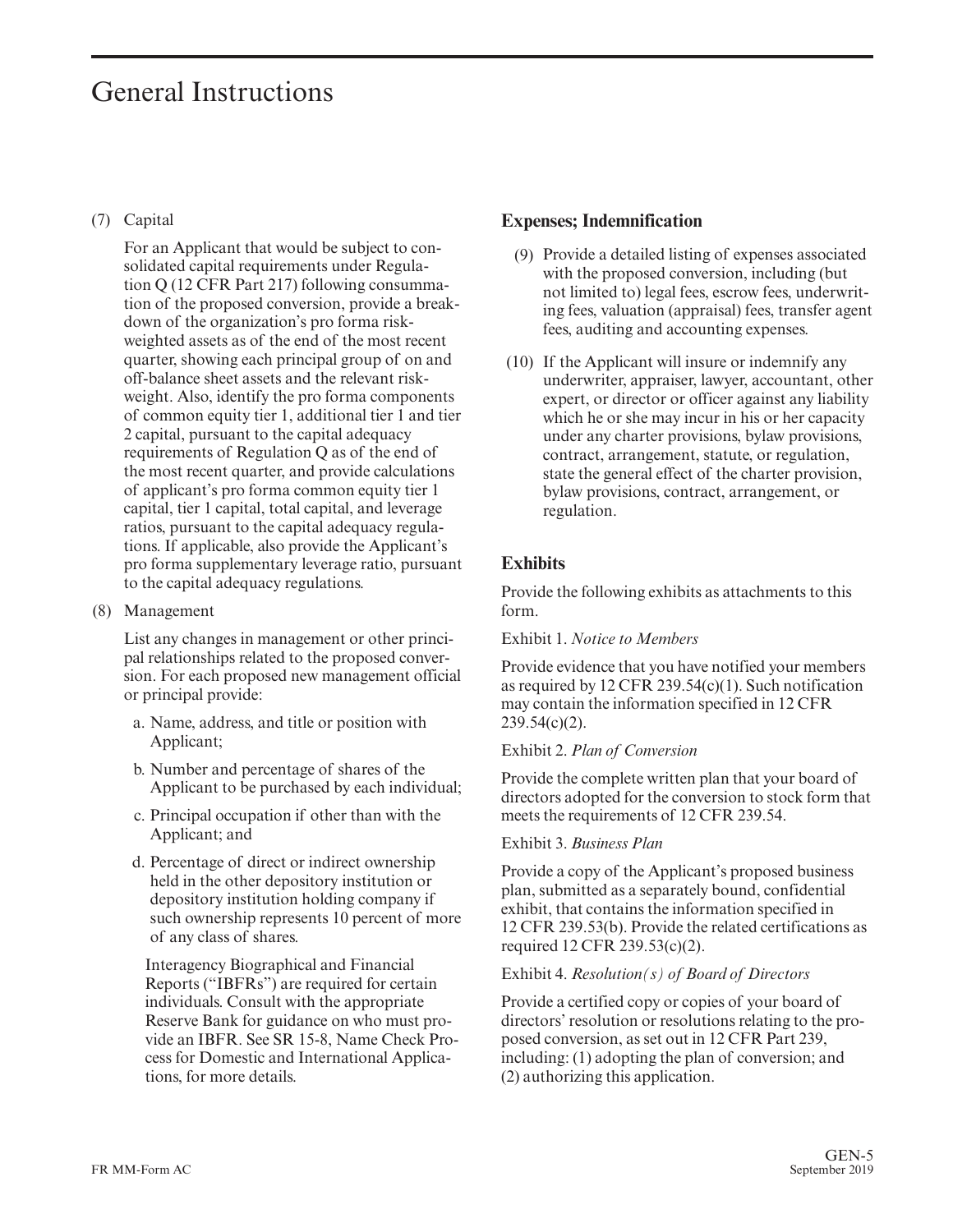#### Exhibit 5. *Charter and Bylaws*

Provide copies of the prosed charter (including a liquidation account provision) and bylaws.

Exhibit 6. *Appraisal Materials*

Provide a copy of the appraisal materials as required by 12 CFR 239.55(b)(1)(ii).

#### Exhibit 7. *Proxy Soliciting Materials*

Furnish copies of all proxy soliciting materials, including a preliminary proxy statement with signed financial statements; a form of proxy; and any additional proxy soliciting materials, including press releases, personal solicitation instructions, radio or television scripts that the mutual holding company plans to use or furnish to the members, and a legal opinion indicating that any marketing materials comply with all applicable securities laws.

Documents that are furnished in proposed form, pursuant to the foregoing, must be furnished in final form immediately after the meeting(s) of members to vote on the proposed conversion.

#### Exhibit 8. *Offering Circular*

Provide a copy of the Offering Circular as required by 12 CFR 239.55(b)(1)(iv).

#### Exhibit 9. *Charitable Organization*

If the proposed conversion includes a contribution to a charitable organization, provide the documentation required by 12 CFR 239.64, including current and proposed charter and bylaws (or trust agreement) for the charitable organization. Describe how the charitable organization complies with the requirements of 12 CFR 239.64.

#### Exhibit 10. *Opinion of Counsel*

Furnish a legal opinion of counsel that addresses, at a minimum:

- (1) The legal sufficiency of the proposed forms of stock certificates, order forms, and marketing materials to be issued by the Applicant.
- (2) The state law requirements applicable to the plan of conversion, including citations to applicable state law and a statement regarding whether such requirements will be fulfilled by the plan.

(3) The type and extent of each class of voting rights after conversion. The opinion must discuss any state law that requires you to provide savings account holders or borrowers with voting rights.

#### Exhibit 11. *Federal and State Tax Opinions or Ruling*

- (1) Furnish an opinion of the Applicant's tax advisor or, if applicable, a ruling from the Internal Revenue Service as to the federal income tax consequences of the plan of conversion. The opinion or ruling must address the tax consequences for the Applicant and to the various account holders who receive nontransferable subscription rights to purchase shares.
- (2) Furnish an opinion of the Applicant's tax advisor or, if applicable, a ruling from the appropriate state taxing authority on any tax consequences of the plan of conversion under the laws of the state where applicant will be located. The opinion must address the tax consequences to the Applicant and to its eligible account holders.

#### Exhibit 12. *Miscellaneous Documentation*

Provide the following documents:

- (1) Proposed forms of stock certificates.
- (2) Proposed order forms with respect to the subscription rights.
- (3) Any proposed stock benefit plan(s), form of stock option agreement(s), and management or employee stock benefit plan(s).
- (4) Any proposed management employment contracts.
- (5) Any material loan agreements relating to your borrowing other than from a Federal Home Loan Bank and other than subordinated debt securities approved by the Board.
- (6) Any actual or proposed valuation (appraisal) agreements, underwriting contracts, agreements among underwriters, or selling agent agreements.
- (7) Any required undertaking or affidavits by officers or directors purchasing shares in the con-